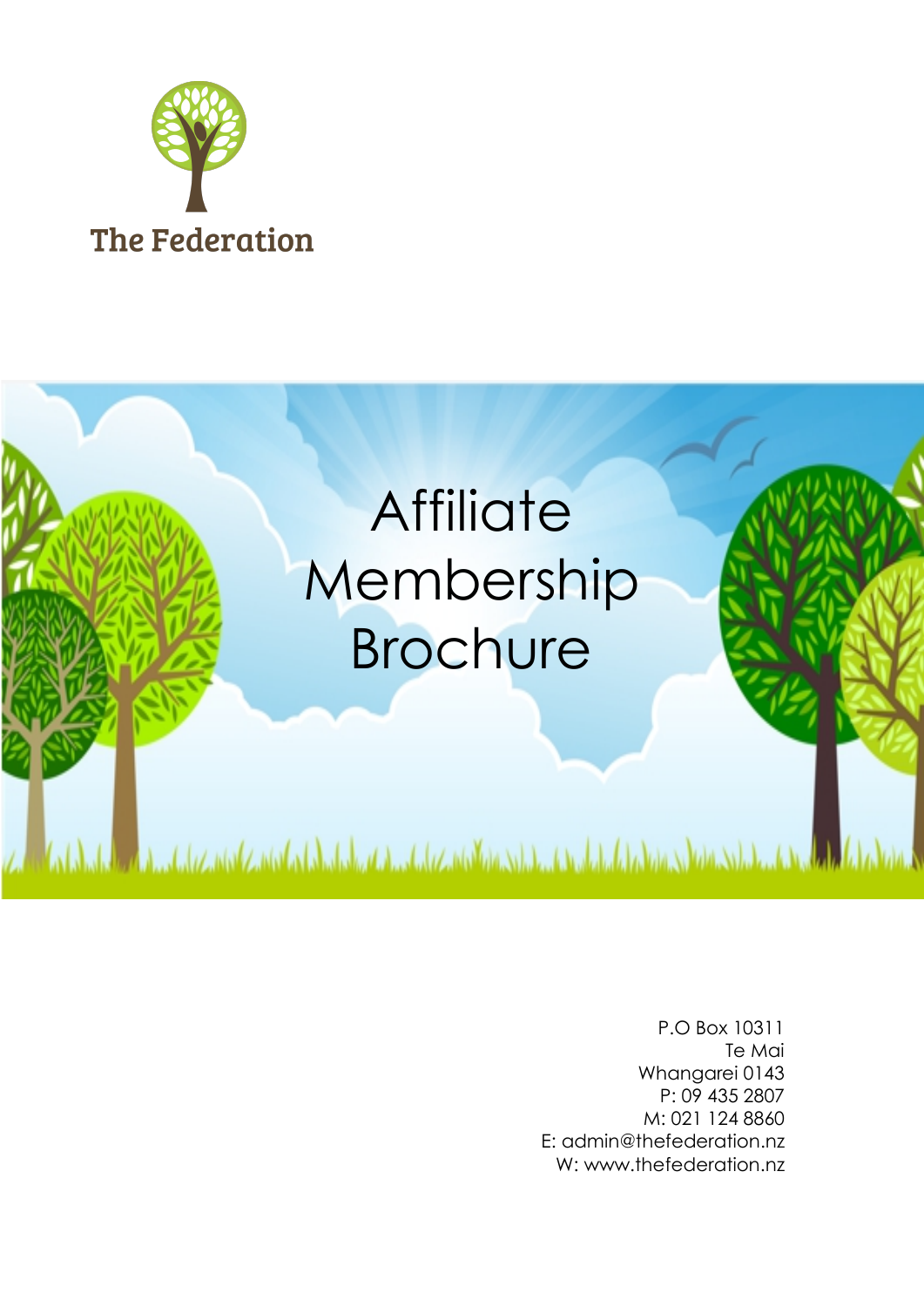## ABOUT THE FEDERATION





The New Zealand Federation of Disability Information Centres became incorporated in 1989 as the Peak professional association for Disability Information Advisory Services. (DIAS)

Since then our membership has continued to grow. We noted that there were many health and disability providers, who were not affiliated with any other Peak body, who wanted to join the Federation. They may not be directly providing DIAS but they do promote the importance of disability information and other services that enhance the experience of disabled persons in our communities.

In 2019, following a membership review, we introduced a new type of membership. This is specifically for those who want to affiliate with the Federation and have access to the benefits we provide. While our full legal name is NZ Federation of Disability Information Centres we are most widely known simply as The Federation.

Our Federation Board members are located across Aotearoa-New Zealand and are proud leaders of their organisations and at the forefront of disability advocacy locally:

*President***: Lisa Martin** – Auckland

*Treasurer***: Brian Eriksen** – New Plymouth

**COMMITTEE** *Noel Matthews* – Northland *Debbie Roe* – Otago *Julie Paalvast* – Christchurch *Bron Foxx* – Bay of Plenty *Carol Wood* – Executive Officer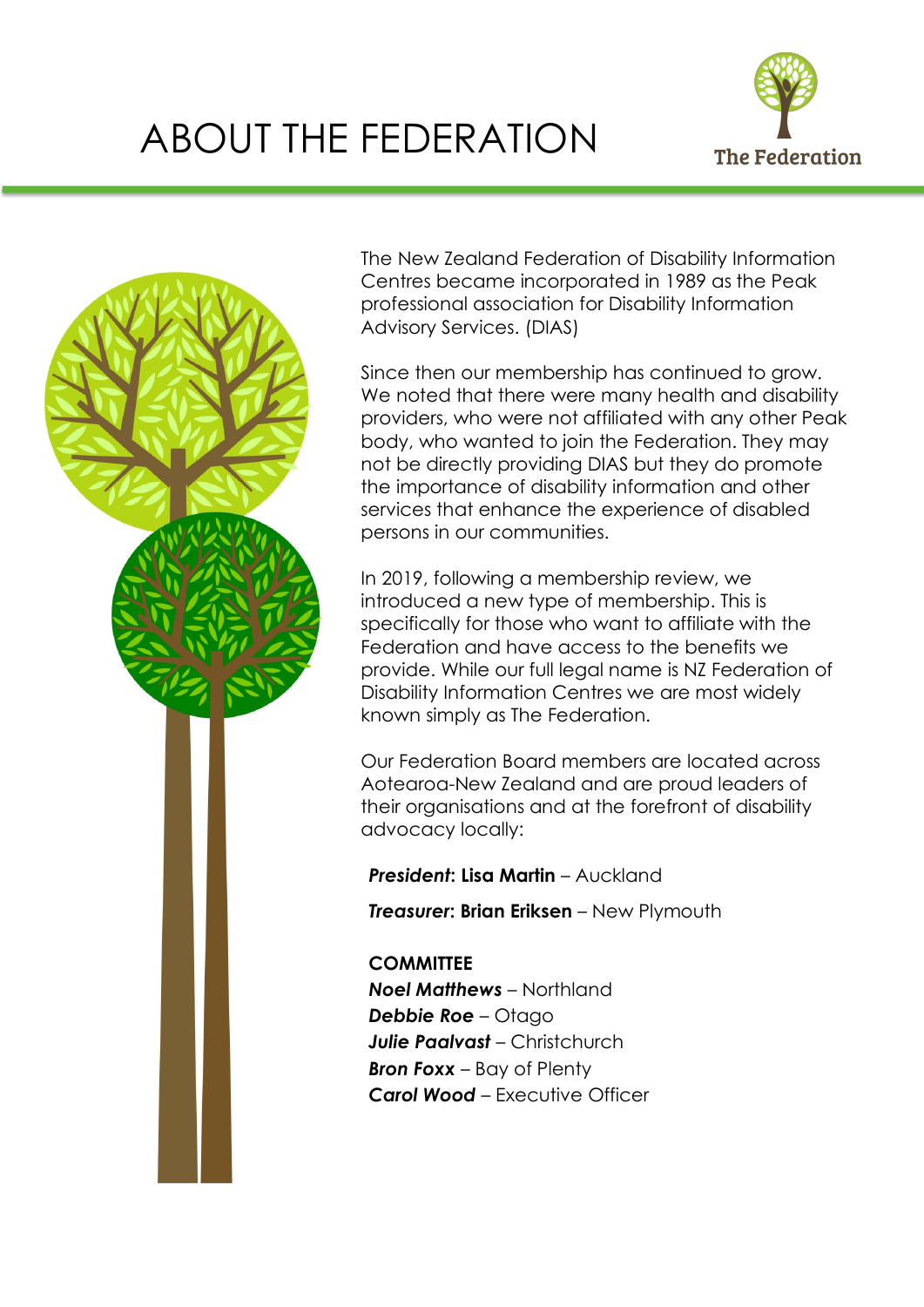## MEMBERSHIP OVERVIEW



Being a Member of the Federation gives you exclusive access to a range of opportunities that will help to enhance your service provision and strengthen your business capabilities.

An affiliate membership with The Federation will enable you to tap into a range of organisations and experience across the country that will allow you to:

- Create the ability for you to rapidly pivot your service and engagement model to adapt as the sector transforms. The speed and cost-effectiveness of the ability to pivot compared to other service channels will be measurable and demonstrable to funders
- Tap into collaborative models that provide you with the ability to rapidly extend reach and allow you to add services on demand
- Add new contacts and information not currently on your existing database that tap into the collective expertise across the country adding value to your offering.
- Access discounted conferences, workshops, seminars, and online training via the Federation Academy – an online portal we have developed for training modules that are relevant to our industry.
- Be part of a national collective that influences change-makers and lobbies for positive system transformation of disability services.

In return we ask members:

- To provide us with an annual report, using a template we supply, that includes stories of how their organisation is helping to build inclusive communities for disabled people.
- To participate in Federation activities and events.